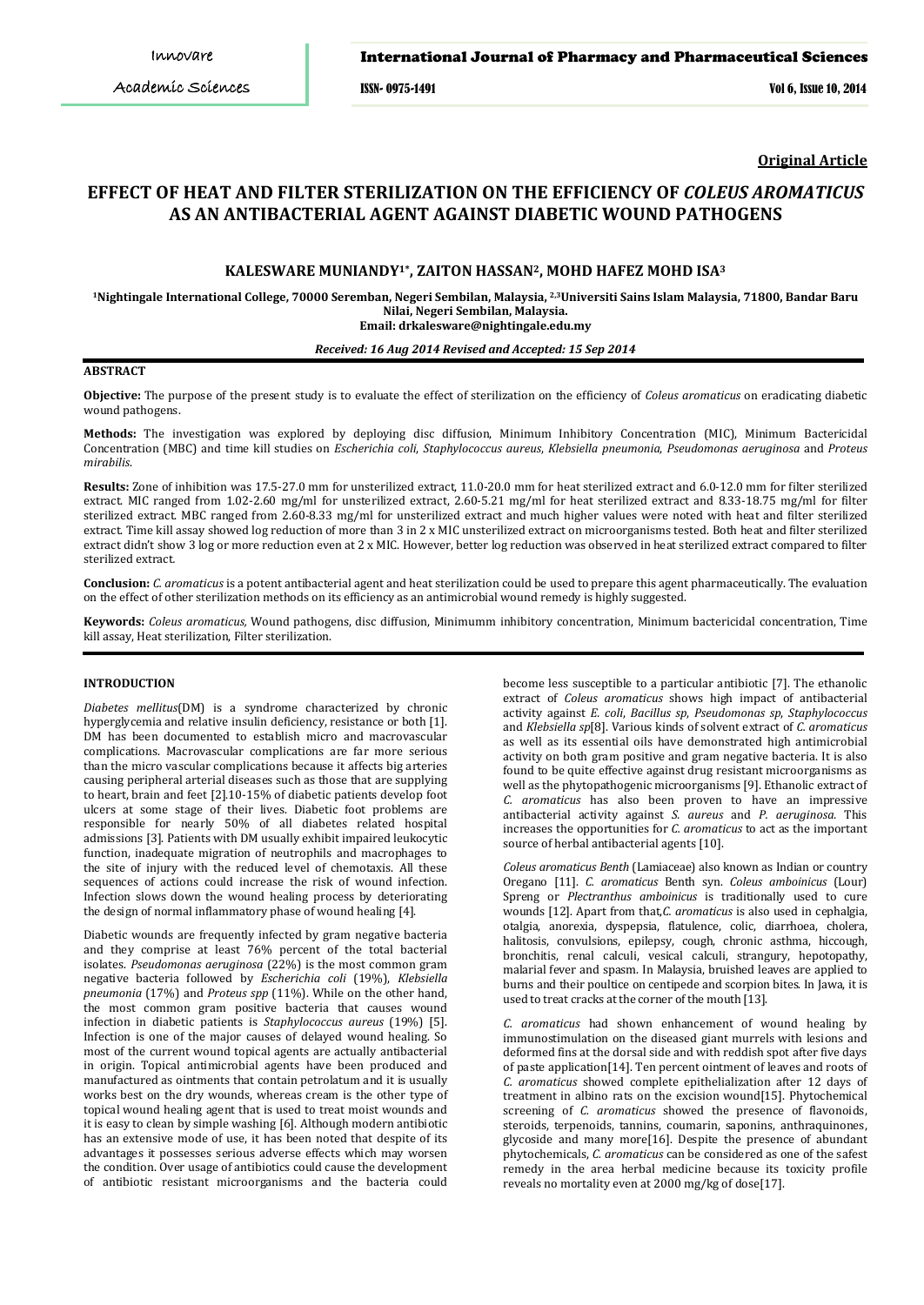Sterilization of pharmaceutical products involving both traditional and modern pharmaceutical agents is quite important in the current world of medical practice. Several different approaches are taken into consideration to handle the pharmaceutical products with care in predefined environmental conditions and the processes usually involve highly trained personnel. Failure to achieve the given set of requirements may directly affect the safety of the patients that are undergoing treatment [18]. Although there are varieties of methods under the umbrella of sterilization, two of them are quite famous in the area of drug purification and they are the heat (steam or moist) sterilization and filter sterilization method. It was documented earlier by some researchers of Universiti Putra Malaysia that these two types of sterilization methods have some negative effects on the properties of the phytochemical compounds and on the quality of the plant nutritious ingredients [19].

In regards with the fact that traditional pharmaceutical agents need sterilization, this study was focused on determining the action of these two types of sterilization methods on the efficiency of *C. aromaticus* as an antibacterial agent as well as to identify the suitable method for sterilizing the extract for future medical use.

#### **MATERIAL AND METHODS**

The ethanolic extract of *C. aromaticus* was prepared according to the method described by Delahaye[20]. The leaves and roots of *C. aromaticus* were washed and dried at room temperature for fourteen days. Then it was crushed into coarse powder using a mortar and pestle. The powder was used for the ethanol extraction at 67°C. 20 g of powder was added to Soxhlet extractor for 18 hours. The extract was then placed on rotary evaporators at 67 and 92 °C respectively to remove the ethanol and water. A sample of 0.1 g of the dried leaf extract was dissolved in 10 ml of sterile water and two fold serial dilutions were made, to give 10 extract concentrations which are 100, 50, 25, 12.5, 6.25, 3.125, 1.563, 0.781, 0.390 and 0.195 mg/ml.

The method of Adeshina [21] was adopted to prepare heat sterilized ethanolic extract of *C. aromaticus*. Part of ethanolic extract was autoclaved at temperature 121°C for 15 minutes. The heat sterilized ethanolic extract of *C. aromaticus* was stored at a temperature of 4°C until future use. The method of Hashemi [19] was adopted to prepare filter sterilized ethanolic extract of *C. aromaticus*. Part of ethanolic extract was filtered using Acrodisc syringe filter membrane of 0.45 μm and the flow-through was captured into sterile dark bottle and was kept at temperature 4°C until future use.

Disc diffusion susceptibility test using Modified Kirby-Bauer technique [22] was used to identify antimicrobial activity of unsterilized and sterilized ethanolic extract of *C. aromaticus*. The disc diffusion tests were directed against the five common diabetic wound pathogens (*E. coli, S. aureus, P. mirabilis, K. pneumonia* and *P. aeruginosa*). Using a sterile wire loop, 3-5 well isolated colonies of similar appearance to the test organism were touched and emulsified in 3-4 ml of sterile physiological saline. Sterile swab was immersed into bacterial suspension. Excess fluid was removed by pressing and rotating the swab against the side of the tube above the level of the suspension. The swab was streaked evenly over the surface of the medium in three directions, rotating the plate approximately 60° to ensure even distribution. With the Petri dish lid in place, the surface of agar was allowed to dry for 3-5 minutes (not longer than 15 minutes). The prepared unsterilized extract of ethanolic extract (100 μg) was placed into filter paper discs that were about 6 mm in diameter. The filter paper discs were prepared by using sterile cork borer. It was then autoclaved before impregnating it with extract. Using the sterile forceps, 6 extract impregnated discs were placed on the Mueller Hinton agar plates that were swabbed with single bacteria. The discs was about 15 mm from the edge of the plate and not closer than 25 mm from disc to disc. Each disc was lightly pressed down to ensure that it is in contact with the agar and it was not moved once in place. Within 30 minutes of applying the discs, the plate was inverted and incubated aerobically at 35°C for 16-18 hours.

After overnight incubation, the test plates were examined to ensure the growth is confluent or near confluent. Using a ruler on the underside of the plate, the diameter of each zone of inhibition is measured in mm. The endpoint of inhibition is where the growth starts. The sizes of zones were interpreted. The procedure was replicated to obtain another set of results. These procedures were repeated for heat and filter sterilized extract of *C. aromaticus*. The zone of inhibition that was obtained from the heat sterilized ethanolic extract was then compared with the filter sterilized extract to show the differences of antibacterial efficiency between them as well as to choose the best sterilization method for preparing extract pharmaceutically.

Determination of the Minimum Inhibitory Concentration (MIC) and Minimum Bactericidal Concentration (MBC) for all the five test microorganisms were performed using the method adapted from Dhiman[23]. The tube dilution method was used for determination of MIC and MBC. Unsterilized extract was serially diluted to give a concentration of 100, 50, 25, 12.5, 6.25, 3.125, 1.563, 0.781, 0.390, 0.195 mg*/*ml in test tubes containing 1 ml sterile nutrient broth. Then, the tubes were inoculated with 100 *μ*L of bacterial suspension. Another tube containing only nutrient broth was seeded with the test organism to serve as negative control. All the tubes were then incubated at 37 °C for 24 hours and then examined for growth by observing its turbidity. These procedures were repeated for heat and filter sterilized extract.

The MBC of the unsterilized plant extract on the clinical bacterial isolates was carried out by pipetting 0.1 ml bacterial culture from the mixture obtained in the determination of MIC tubes which did not show any growth and subcultured on to nutrient media and incubated at 37 °C for 24 h. After incubation, the concentration at which there was no single colony of bacteria was taken as MBC. These procedures were repeated for the heat and filter sterilized ethanolic extract of *C. aromaticus*. The differences of the MIC and MBC results between the heat and filter sterilized extract were compared to identify the most suitable method of sterilization. The comparison of MIC and MBC results was also done between the sterilized and unsterilized extract to investigate the overall effect of sterilization on the concentration needed to establish bacterial inhibitory and bactericidal activity. Bacterial killing studies were performed by using the method adopted from Mandal[24]. The Bacterial killing studies were carried out using the initial inoculum of approximately  $5 \times 10^5$  CFU/ml. The fixed concentration of the unsterilized extracts used were  $\frac{1}{2}$  × MIC, 1 x MIC and 2 x MIC for each bacteria, and the viable cell counts were determined at 0, 3, 6 and 24 hours. The effect of varied concentration of the unsterilized extracts on bacterial density (CFU/ml) was determined after incubating the bacterial suspension  $(5 \times 10^5 \text{ CFU/ml})$ in fresh Mueller-Hinton broth for 24 hours at 37°C. After incubating at 37°C for 24 hours, emergent bacterial colonies were counted, CFU/ml calculated, and compared with the count of the culture control without the extract. The procedures were repeated for heat and filter sterilized ethanolic extract of *C. aromaticus*. Graph Log<sub>10</sub> CFU/ml against time was plotted for  $\frac{1}{2} \times$  MIC, 1 x MIC and 2 x MIC respectively for each and every bacteria. The pattern of time killing assay was compared between heat and filter sterilized extract to give a clear picture on the pattern of killing in terms of concentration and the time of exposure. The results that could be obtained from the time kill assay of the sterilized extract can be used to explain the effect of sterilization on the time of action.

#### **RESULTS**

The range for zone of inhibition by unsterilized ethanolic extract of *C. aromaticus* (100μg) was noted to be from 17.5 mm to 27.0 mm (Table 1). On the other hand, the range for zone of inhibition of heat sterilized ethanolic extract (100μg) was from 11.0 mm to 20.0 mm whereas the range for zone of inhibition for filter sterilized ethanolic extract of *C. aromaticus* was from 6.0 mm to 12.0 mm in diameter. Unsterilized extract showed highest zone of inhibition with *E. coli*, moderate zone (more than 20 but lesser than 25) of inhibition with *P. mirabilis* and *S. aureus* and lowest zone of inhibition with *P. aeruginosa* and *K. pneumonia*. Heat and filter sterilized extract have almost similar pattern of bacterial inhibition but they were found to establish lesser zone of inhibition. Heat sterilized extract however has better range of inhibition compared to filter sterilized extract.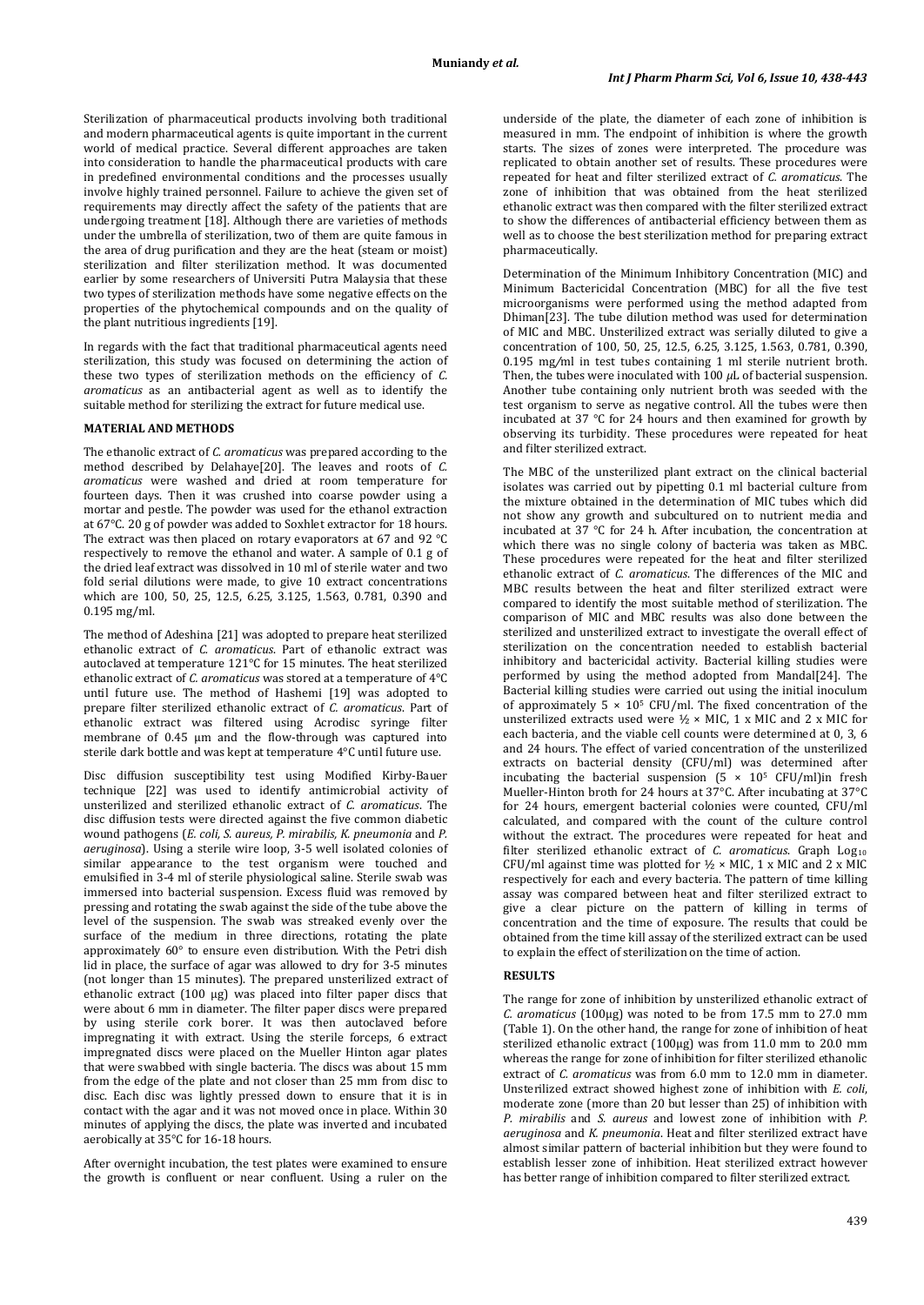## **Table 1: Zone of Inhibition of ethanolic extract of** *C. aromaticus***, heat sterilized ethanolic extract of** *C. aromaticus* **and filter sterilized ethanolic extract of** *C. aromaticus***. (Mean ± SD)**

| <b>Microorganisms</b> | Ethanolic extract     | Heat sterilized ethanolic extract | Filter sterilized ethanolic extract C. aromaticus (100µg) |
|-----------------------|-----------------------|-----------------------------------|-----------------------------------------------------------|
|                       | C. aromaticus (100µg) | C. aromaticus $(100 \mu g)$       |                                                           |
| S. aureus             | $21 \pm 1.4$          | $14.5 \pm 0.4$                    | $8.5 \pm 0.7$                                             |
| E. coli               | $27 \pm 1.4$          | $20 \pm 0.7$                      | $12 \pm 1.4$                                              |
| P. aeruginosa         | $19.5 \pm 0.7$        | $11 \pm 0.7$                      | $6.5 \pm 2.1$                                             |
| K. pneumonia          | $17.5 \pm 0.7$        | $11.5 \pm 0.4$                    | $6.0 \pm 0$                                               |
| P. mirabilis          | $22.5 \pm 0.7$        | $12 \pm 0.7$                      | $7.5 \pm 2.1$                                             |

The range of MIC for unsterilized ethanolic extract against these five strains of wound pathogens is from 1.042mg/ml till 2.604mg/ml (Table 2). The MIC range for heat sterilized ethanolic extract of *C. aromaticus* is from 2.604mg/ml till 5.208mg/ml whereby the MIC range for filter sterilized ethanolic extract of *C. aromaticus* is from 8.333mg/ml till 18.750mg/ml.

| Table 2: Comparison of Minimum Inhibitory Concentration (mg/ml) of ethanolic extract of C. aromaticus with heat sterilized ethanolic |
|--------------------------------------------------------------------------------------------------------------------------------------|
| extract and filter sterilized ethanolic extract (Mean ± SD)                                                                          |

| Microorganism | Ethanolic extract of C. aromaticus | Heat sterilized extract of<br>C. aromaticus | Filter sterilized extract of<br>C. aromaticus |
|---------------|------------------------------------|---------------------------------------------|-----------------------------------------------|
| S. aureus     | $1.302 \pm 0.37$                   | $4.688 \pm 2.21$                            | $18.750 \pm 8.84$                             |
| E. coli       | $1.042 \pm 0.37$                   | $2.604 \pm 0.74$                            | $8.333 \pm 2.95$                              |
| P. aeruginosa | $2.084 \pm 0.74$                   | $5.208 \pm 1.47$                            | $12.500 \pm 0$                                |
| K. pneumonia  | $2.604 \pm 0.74$                   | $4.688 \pm 2.21$                            | $10.417 \pm 2.95$                             |
| P. mirabilis  | $1.042 \pm 0.37$                   | $2.604 \pm 0.74$                            | $9.375 + 4.42$                                |

The range of MBC is from 2.604mg/ml till 8.333mg/ml for ethanolic extract of *C. aromaticus* (Table 3). The heat sterilized ethanolic extract of *C. aromaticus* showed MBC from the range of 4.167 mg/ml till 20.833mg/ml. Filter sterilized ethanolic extract of *C. aromaticus* shows greater MBC compared to the heat sterilized extract which ranged from 20.833mg/ml till 41.667mg/ml.

| Table 3: Comparison of Minimum Bactericidal Concentration (mg/ml) of ethanolic extract of C. aromaticus with heat sterilized ethanolic |
|----------------------------------------------------------------------------------------------------------------------------------------|
| extract and filter sterilized ethanolic extract (Mean ± SD)                                                                            |

| Microorganism | <b>Ethanolic extract of</b> | Heat sterilized extract of | Filter sterilized extract of |
|---------------|-----------------------------|----------------------------|------------------------------|
|               | C. aromaticus               | C. aromaticus              | C. aromaticus                |
| S. aureus     | $3.646 \pm 1.95$            | $9.375 \pm 4.42$           | $37.5 \pm 17.68$             |
| E. coli       | $3.125 \pm 2.21$            | $4.167 \pm 1.47$           | $20.833 \pm 5.89$            |
| P. aeruginosa | $5.208 \pm 1.47$            | $16.667 \pm 5.89$          | $41.667 \pm 11.79$           |
| K. pneumonia  | $8.333 \pm 2.95$            | $20.833 \pm 5.89$          | $41.667 \pm 11.79$           |
| P. mirabilis  | $2.604 \pm 0.74$            | $5.208 \pm 1.47$           | $37.5 \pm 17.68$             |

Average log reduction in viable cell count in time kill assay for unsterilized ethanolic extract of *C. aromaticus* ranged between 0.603 to 3.685 log<sub>10</sub>CFU/ml after 3 hours of interaction and between 1.433 to 7.607 log<sub>10</sub>CFU/ml after 6 hours of interaction in 1xMIC and 2xMIC concentration of extract (Table 4). On the other hand, the average log reduction in viable cell count in time kill assay for unsterilized ethanolic extract of *C. aromaticus* ranged between 3.767 to 8.027 log10 CFU/ml after 24 hours of interaction in 1xMIC and 2xMIC concentration of the extract.

Average log reduction in viable cell count in the time kill assay for heat sterilized ethanolic extract of *C. aromaticus* ranged between  $0.555$  to  $0.643 \log_{10}$ CFU/ml after 3 hours of interaction and between 1.224 to 1.335  $log_{10}$ CFU/ml after 6 hours of interaction in both

1xMIC and 2xMIC of heat sterilized ethanolic extract of *C. aromaticus*. The average log reduction in viable cell count for heat sterilized ethanolic extract of *C. aromaticus* in time kill assay ranged between  $1.808$  to  $2.041$  log $_{10}$ CFU/ml after 24 hours of interaction in 1xMIC and 2xMIC (Table 5).

The average log reduction in viable cell count in time kill assay for filter sterilized ethanolic extract ranged between 0.478 to 0.644 log 10CFU/ml after 3 hours of interaction and between 1.038 to 1.246 log10CFU/ml after 6 hours of interaction in 1xMIC and 2xMIC concentrations of filter sterilized ethanolic extract. After 24 hours of interaction, the average log reduction ranged between 1.574 to 1.991 log10CFU/ml in 1xMIC and 2xMIC concentrations of filter sterilized ethanolic extract of *C. aromaticus* (Table 6).

| Susceptible Isolates | $log_{10}$ Kill $(1/2 \times MIC)$ |         |         |       | $log_{10}$ Kill $(1 x$ MIC) |       |       |          | $log_{10}$ Kill $(2 \times$ MIC) |       |       |          |
|----------------------|------------------------------------|---------|---------|-------|-----------------------------|-------|-------|----------|----------------------------------|-------|-------|----------|
|                      |                                    | 3 hours | 6 hours | 24    |                             |       |       | 24 hours |                                  |       |       | 24 hours |
|                      | hour                               |         |         | hours | hour                        | hours | hours |          | hour                             | hours | hours |          |
| E. coli              | 0.378                              | 0.883   | 1.741   | 2.592 | 0.265                       | 0.888 | 1.889 | 3.767    | 0.303                            | 3.174 | 7.604 | 8.012    |
| K. pneumonia         | 0.162                              | 0.664   | 1.289   | 2.127 | 0.231                       | 0.799 | 1.815 | 4.121    | 0.272                            | 3.685 | 7.573 | 8.014    |
| P. aeruginosa        | 0.143                              | 0.592   | 1.249   | 1.977 | 0.164                       | 0.703 | 1.433 | 3.783    | 0.280                            | 3.529 | 4.585 | 8.027    |
| S. aureus            | 0.119                              | 0.576   | 1.205   | 2.175 | 0.181                       | 0.603 | 1.452 | 3.801    | 0.363                            | 3.652 | 7.580 | 8.026    |
| P. mirabilis         | 0.069                              | 0.579   | 1.204   | L.881 | 0.134                       | 0.737 | 1.785 | 4.541    | 0.302                            | 3.183 | 7.608 | 8.018    |

# **DISCUSSION**

The average zone of inhibition for unsterilized extract is about 21.5 mm whereas the average of zone of inhibition for heat sterilized extract is about 13.8 mm.

It is just about35.8% of the difference between them and it can be improved with the increased concentration. The average for the range of zone of inhibition by filter sterilized extract would be 8.1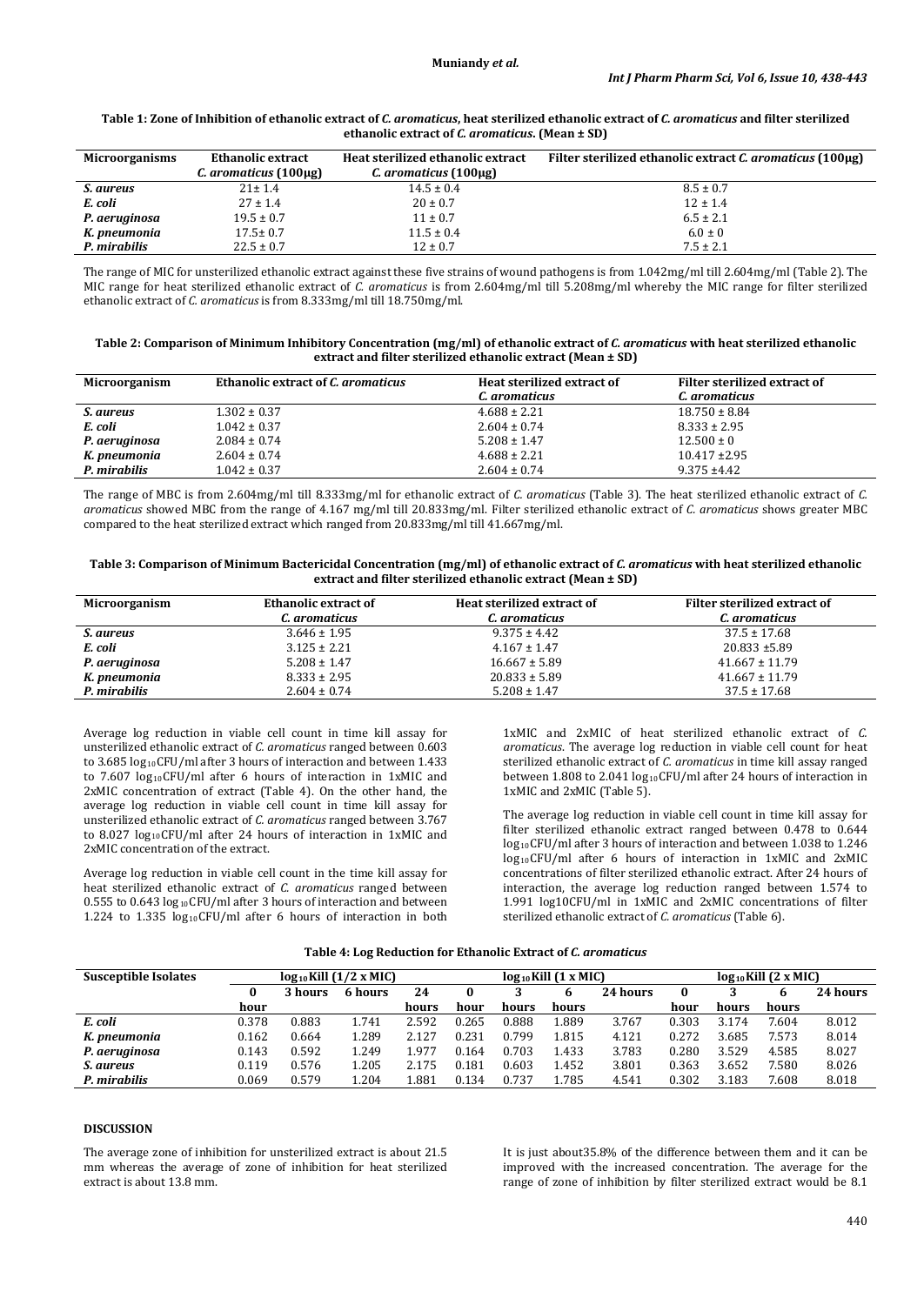mm. When this is compared with the unsterilized ethanolic extract the difference was for about 62.3%. There is a drastic difference of average between the unsterilized and filter sterilized extract. Filter sterilized extract is not even half equivalent to unsterilized extract in terms of bacterial inhibition. It is less than that. At least the strength

of heat sterilized extract is almost half equivalent to the unsterilized ethanolic extract because the percentage of difference between the heat sterilized and unsterilized extract is still below 50%. So, definitely heat sterilized extract is better than the filter sterilized extract.

| <b>Susceptible Isolates</b> | $log_{10}$ Kill $(1/2 \times MIC)$ |         |       |          |       | $log_{10}$ Kill $(1 x$ MIC) |       |          |       | $log_{10}$ Kill (2 x MIC) |       |          |  |
|-----------------------------|------------------------------------|---------|-------|----------|-------|-----------------------------|-------|----------|-------|---------------------------|-------|----------|--|
|                             | $\bf{0}$                           | 3 hours |       | 24 hours | 0     |                             |       | 24 hours | 0     |                           |       | 24 hours |  |
|                             | hour                               |         | hours |          | hour  | hours                       | hours |          | hour  | hours                     | hours |          |  |
| E. coli                     | 0.005                              | 0.494   | 1.116 | 1.746    | 0.027 | 0.572                       | 1.259 | L.850    | 0.046 | 0.628                     | 1.323 | 1.999    |  |
| K. pneumonia                | 0.028                              | 0.477   | 1.104 | 1.777    | 0.041 | 0.584                       | 1.254 | 1.883    | 0.476 | 0.643                     | 1.304 | 2.015    |  |
| P. aeruginosa               | 0.049                              | 0.463   | 1.111 | 1.753    | 0.023 | 0.555                       | 1.256 | 1.836    | 0.144 | 0.313                     | 1.010 | 1.672    |  |
| S. aureus                   | 0.067                              | 0.444   | 1.080 | 1.726    | 0.062 | 0.573                       | 1.225 | .884     | 0.471 | 0.631                     | 1.335 | 2.042    |  |
| P. mirabilis                | 0.049                              | 0.459   | 1.108 | 1.623    | 0.052 | 0.583                       | 1.255 | L.808    | 0.477 | 0.617                     | 1.319 | 1.921    |  |

**Table 1: Log Reduction for Filter Sterilized Ethanolic Extract of** *C. aromaticus*

| Susceptible     |       |       | $log10$ Kill $(1/2 x$ MIC) |       |       |       | $log10$ Kill $(1 \times M)$ |       | $log10$ Kill $(2 \times MIC)$ |       |       |       |  |
|-----------------|-------|-------|----------------------------|-------|-------|-------|-----------------------------|-------|-------------------------------|-------|-------|-------|--|
| <b>Isolates</b> | 0     |       | h                          | 24    | 0     | 3     | 6                           | 24    | 0                             |       | h     | 24    |  |
|                 | hours | hours | hours                      | hours | hours | hours | hours                       | hours | hours                         | hours | hours | hours |  |
| E. coli         | 0.011 | 0.454 | .045                       | L.505 | 0.021 | 0.487 | 1.094                       | l.591 | 0.036                         | 0.567 | 1.239 | 1.824 |  |
| К.              | 0.020 | 0.483 | l.016                      | 1.525 | 0.022 | 0.478 | 1.037                       | .574  | 0.065                         | 0.574 | 1.220 | 1.991 |  |
| pneumonia       |       |       |                            |       |       |       |                             |       |                               |       |       |       |  |
| Р.              | 0.055 | 0.468 | 1.029                      | 1.508 | 0.011 | 0.480 | 1.080                       | l.576 | 0.061                         | 0.644 | 1.227 | 1.864 |  |
| aeruginosa      |       |       |                            |       |       |       |                             |       |                               |       |       |       |  |
| S. aureus       | 0.037 | 0.458 | .013                       | 1.531 | 0.061 | 0.522 | 1.098                       | 1.610 | 0.058                         | 0.557 | 1.203 | 1.990 |  |
| P. mirabilis    | 0.027 | 0.499 | 1.065                      | 1.512 | 0.040 | 0.499 | 1.087                       | 1.592 | 0.059                         | 0.586 | 1.246 | 1.892 |  |

MIC is for about 2 to 4 times higher with heat sterilised extract compared to the one that was unsterilized. Filter sterilized extract on the other hand, needs 8 to 9 times higher concentration than the unsterilized extract. It can justified that heat sterilized extract is far more effective than the filter sterilized extract because for any pharmaceutical agents that function to eradicate signs and symptoms, it is quite important for it to establish its functional property at much lower concentration. This is because the side effects or the adverse effects of any medicine tend to show up only when the concentration surges high in the blood.

The range of MBC values for unsterilized ethanolic extract is not more than fourfold higher than the MIC. Thus, unsterilized ethanolic extract can be considered as to bactericidal rather than being a bacteriostatic agent. The MBC of heat sterilized extract is less than fourfold of its MIC in all the microbes tested except with the *K. pneumonia*. In other way, it can be said that heat sterilized extract shows good bactericidal action only upon *S. aureus*, *E. coli*, *P. aeruginosa* and *P. mirabilis* but not upon *K. pneumonia*. The action against *K. pneumonia*is however bacteriostatic in nature. The MBC for filter sterilized extract show signs of bactericidal activity against three microbes (*S. aureus*, *E. coli* and *P. aeruginosa)* and bacteriostatic activity against two microbes (*K. pneumonia* and *P. mirabilis*). Results from MBC assay however supported the data obtained via disc diffusion and MIC. In general, these 3 different extracts established good bactericidal activity upon the 5 skin wound pathogens. But although sterilized extract is inferior to the unsterilized extract, heat sterilized extract is considered better than the filter sterilized ethanolic extract.

The greatest reduction in the cell count was observed with unsterilized ethanolic extract of *C. aromaticus* followed by heat sterilized ethanolic extract of *C. aromaticus* and the least reduction was observed in filter sterilized ethanolic extract of *C. aromaticus*. Log reduction in viable cell count in time kill assay for ethanolic extract is more than 3 for 2xMIC of unsterilized ethanolic extract of *C. aromaticus* for all the five microorganisms tested after 3 hours and after 24 hours with 1xMIC concentration of ethanolic extract. Although the bacterial colonies were not wiped out even after incubating with 2 x MIC concentration of heat sterilized extract, it showed some stabilization on the growth of bacteria and it had prevented the excessive growth of bacteria. Although heat sterilized

extract does not show log reduction which is more than 3 even with prolonged exposure, it had given a smoother pattern of killing compared to filter sterilized extract. The average log reduction for heat sterilized extract is quite intensive at 2 x MIC for the period of 24 hours. This means heat sterilized extract taken at least a step to approach 3 log reduction with the approximate value of 2.042 log10CFU/ml after 24 hours of exposure. Situation is slightly different with the filter sterilized extract that showed very slow approach towards 3 log reduction and it was only about 1.991 log10 CFU/ml even after 24 hours of exposure. Ethanolic extract of *C. aromaticus* showed good antibacterial activity. Although it seemed like both sterilization methods (filter and heat sterilization) had negative effects upon the antibacterial efficiency of the extract and it was unable to inhibit the bacterial growth completely but heat sterilized extract preserved its function better than the filter sterilized extract. Heat sterilization might cause only a little damage on the extract. High temperature causes some sort of structural damage and partial or complete loss of the quality of the plant. Whereas the filtration is a mechanical process in which the particulate matter is trapped through the sieve and thus it could lead to the failure of certain phytochemical compounds to pass through the filter causing them to be lacking in the filtrate [19].

High temperature can be one of the important factors that affect the decomposition of herbal preparations. In fact, an increase of temperature can also lead to an increase in the rate of reaction in all active products. This increased kinetics of reaction rate can cause deterioration in the thermolabile products that can only withstand certain range of temperature. But heat sterilization also had proven to show good effect on the activity of a plant extract. Extracts may contain microorganisms that may alter the antimicrobial functions of the extract. This is because foreign microorganisms can produce functionally active proteins and enzymes that can inactivate the antimicrobial agent in a particular plant extract. So, one should use autoclave heat sterilization technique to block these microorganisms which can cause permanent damage on the extract after prolonged storage [21]. Although, the results obtained from the heat sterilized extract is much lower than the unsterilized extract, we can always look for the benefit of heat sterilization on the plant extract like what mentioned here. Although heat sterilization uses autoclave (high temperature for about 121°C), some active components of the plant extract may survive this heat trauma due to their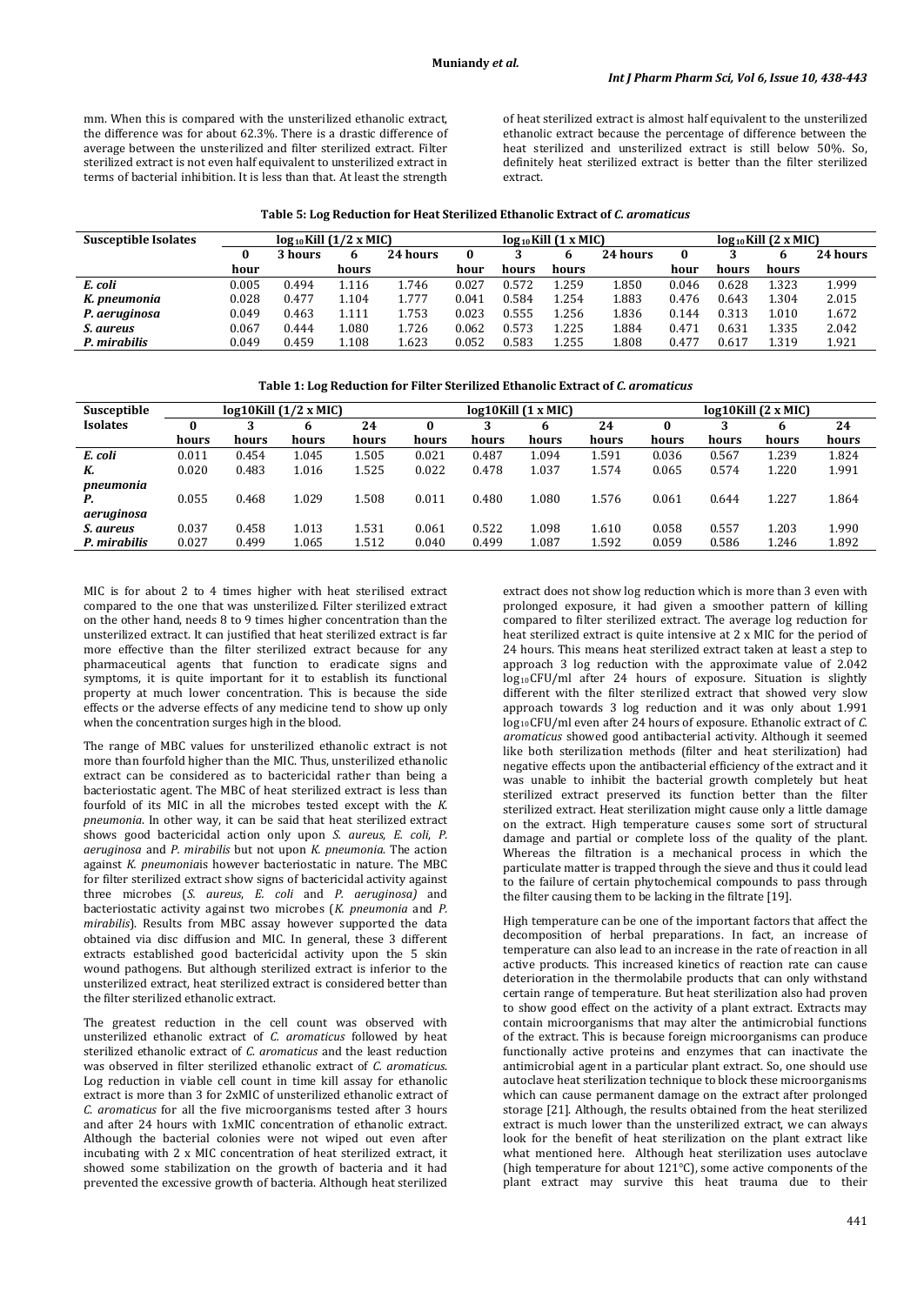thermostability. Some of these compounds such as tannins, alkaloids, anthraquinones, saponin, glycosides and flavonoids are documented to be hydrolysable either to active or non active compounds. This can explain why heat sterilized extract preserved its pharmacological action even though it was treated with high temperature. On the other hand, extract that is sterilized by the passage through a membrane filter that is bacteria proof (filter sterilization) might not show impressive results compared to heat sterilized extract. Most of the antimicrobial components are not water soluble, so when filters are used, it tends to result in the removal of the particles that are bigger than the size of the pore. This eventually causes reduction to the active components which are present in the extract. The lowering down of these active components can thus reduce the potency of any particular extract to work against test microorganisms [25].

Steam sterilization is well studied and validated so it is easy for pharmaceutical manufacturers to qualify it for parametric release. So, it is considered as a best approach of sterilization. Steam can be considered as an excellent carrier of thermal energy and it is capable of penetrating the protective biofilms [26]. Biofilms are formed when bacteria attaches itself to a surface in an aqueous environment with the subsequent formation of slimy, glue like substance that anchors them into anything that they come in contact including human tissues. Initially the bonds between the bacteria and the surface are just weak van der Waals forces and these bonds are replaced with permanent bonds causing cell adhesion. This biofilm covers the bacteria giving a shield like protection against antibiotics and it promotes bacterial growth [27]. The destruction of these protective biofilms is the key of steam sterilization. Filter sterilization on the other hand, acts differently. It does not kill the microbes but it removes them out of the solution. Since filtration only involves exclusion of microorganisms, it carries high risk of contamination. In regards with this, the U S Food and Drug Administration only allows filter sterilization if other alternative methods are not available [26].

Microporous membrane filters are used for sterile filtration because it is capable of trapping microorganisms. However, there were two main disadvantages of using microporous filtration. The first is the nature of the filter membrane itself. Membranes have surface retention mechanism and it decreases the capability of these filters to handle dirt especially when the particles have almost approximate size equal to the size of the pores. Dirt particles are then trapped at the pores and they tend to prevent the flow of liquid. The second is the size of the particles that are coming in contact with the membrane surface. Not all the particles which are smaller than the pores pass through. Some of them stay at the surface itself and situation can become worst if they form tortuous capillaries within themselves. These two factors decrease the quality of sterilized filtrate [28]. The efficiency of unsterilized and sterilized ethanolic extract against wound pathogens are dose and time dependent since greater activity was noted with the higher dose and with prolonged time of exposure. Since the search for new antibacterial agents is quite intensive in most of the countries, *C. aromaticus* can be used as a tool to eradicate pathogenic bacteria that are being resistant to most of the synthetic antimicrobial agents that are present in the hospital setting. The preparation of pharmaceutical products is usually accompanied with sterilization to ensure safety during administration to patient. Hence, a proper sterilization technique has to be chosen. Although there are varieties of sterilization procedures, a pharmaceutical manufacturing expert has to choose the best sterilization method.

#### **CONCLUSION**

The present investigation obviously suggests that unsterilized ethanolic extract of *C. aromaticus* works best against *E. coli*, *S. aureus*, *P. mirabilis*, *P. aeruginosa* and *K. pneumonia.* Selection of the best sterilization procedure depends on several factors. The method chosen has to be cost effective, easy to handle and it has to be reliable. Reliability however depends on the efficiency of a drug performing its duty deliberately. This study has proven that heat sterilization is more efficient than the filter sterilization in maintaining the efficiency of the extract. So, one can choose heat sterilization instead of filter sterilization to sterilize *C. aromaticus*

extract. In future, the effect of other sterilization methods such as ultraviolet radiation, electron beam radiation, gamma radiation and gaseous sterilization on the antimicrobial efficiency of *C. aromaticus* extract can be tested. Thus it can expand the choice of sterilization and limit the disadvantages that a particular sterilization can cause to an extract.

#### **CONFLICT OF INTEREST**

The authors declare that there is no conflict of interests regarding the publication of this paper.

## **REFERENCES**

- 1. Maria Polikandrioti, Helen Dokoutsidou. The role of exercise and nutrition in type II *Diabetes mellitus* management. H Sci J 2009;3(4):216-21.
- 2. Muralitharan Nair. *Diabetes mellitus*, part 1: physiology and complications. Br J Nursing 2007 ;16(3):184-6.
- 3. Parveen Kumar, Michael Clark. *Diabetes mellitus* and other disorders of metabolism. In: Parveen Kumar, Michael Clark Clinical Medicine. 8th ed. United Kingdom: Elsevier Science Limited; 2012. p. 1069-1100
- 4. Tobias Hirsch, Malte Spielmann, Baraa Zuhaili, Till Koehler, Magdalena Fossum, Hans-Ulrich Steinau, *et al*. Enhanced susceptibility to infections in a diabetic wound healing model. BMC Surgery 2008;8(5):1-8.
- 5. Ekta Bansal, Ashish Garg, Sanjeev Bhatia, AK Attri, Jagdish Chander. Spectrum of microbial flora in diabetic foot ulcers. Indian J Microbiol Pathol 2008:51(2):204-8.
- 6. Benjamin A Lipsky, Christopher Hoey. Topical antimicrobial therapy for treating chronic wounds. Clin Pract 2009;49(2):1541-9.
- 7. Barry M. Charles. *The Hazards of Modern Medicine* . Retrieved from http://www.healthsavers.info/Hazards.Htm; 2006.
- 8. M Malini, G Abirami, V Hemalatha, G Annadurai. Antimicrobial activity of Ethanolic and Aqueous Extracts of medicinal plants against waste water pathogens. Int J Res Pure Appl Microbiol 2013;3(2):40-2.
- 9. Rashmi Sahay Khare, Sourish Karmakar, Shanta Banerjee, Gopal Nath, Subir Kundu, Kanika Kundu. Uropathogen resistance essential oils of *coleus aromaticus* and *ocimum sanctum*. Int J Pharm Sci Res 2011;2(8):2168-72.
- 10. Amar Deep Shukla, Tarun Agarwal, Angad Yadav. *In Vitro* Analysis of Antibacterial activity of leaf extract of *coleus aromaticus*. Int J App Bio Pharm Tech 2012;3(1):337-9.
- 11. R Annie Pritima, R Selvaraj Pandian. Antimicrobial activity of *coleus aromaticus* (benth) against microbes. Afr J Infect Diseases 2008;1(1):18-24.
- 12. Himesh Soni, Govind Nayak, Sita Sharan Patel, K Mishra, AK Singhai. Synergistic effect of polyherbal suspension of *Punica granatum* and *Coleus aromaticus* in evaluation of wound healing activity. J Herbal Med Toxicol 2011;5(1):111-5.
- 13. Roshan P, Naveen M, Manjul PS, Gulzar A, Anita S, Sudarshan S. *Plectranthus amboinicus (Lour) Spreng*: an overview. Pharm Res 2010;4(1):1-15.
- 14. KS Sunitha, MA Haniffa, M James Milton, Arthi Manju. *Coleus aromaticus* Benth act as an immunostimulant in *Channa marulius*. Int J Bio Tech 2010;1(2):55-9.
- 15. Anand K Jain, Ashish Dixit, Swaroop C Mehta. Wound healing activity of aqueous extract of leaves and roots of *Coleus aromaticus* in rats. Acta Pol Pharm Drug Res 2012;69(6):1119-23.
- 16. Prameela TS, Oommen P Saj. Phytochemical screening, antimicrobial and antihelminthic studies on *Coleus aromaticus Benth*. Int J Pharm Res Dev 2011;3(4):93-103.
- 17. Preeja G Pillai, P Suresh, Gayatri Aggarwal, Gaurav Doshi, Vidhi Bhatia. Pharmacognostical standardization and toxicity profile of the methanolic leaf extract of *Plectranthus amboinicus (Lour) Spreng*. J App Pharm Sci 2011;1(2):75-81.
- 18. Yogita P, N Vishal Gupta, Natasha NS, Ashwini Nageen L, R Sudeendra Bhat. Comparison of quality requirements for sterile product manufacture as per indian gmp and USFDA. Res J Pharm Bio Chem Sci 2012;3(1):225-43.
- 19. SR Hashemi, I Zulkifli, Z Zunita, MN Somchit. The effect of selected sterilization methods on antibacterial activity of aqueous extract of herbal plants. J Bio Sci 2008;8(6):1072-6.